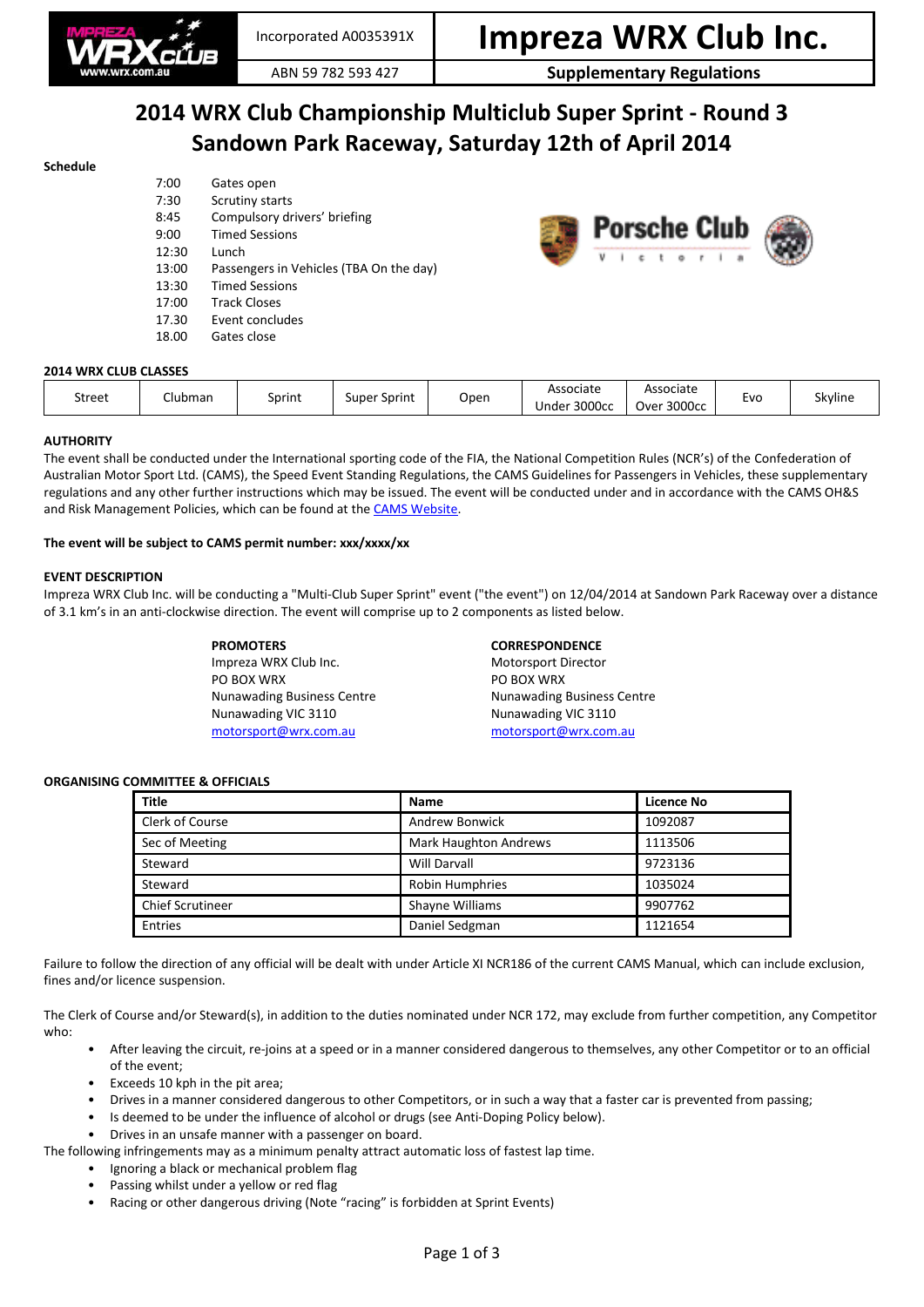

# Incorporated A0035391X **Impreza WRX Club Inc.**

### ABN 59 782 593 427 **Supplementary Regulations**

#### **Standard Track Procedures at IMPREZA WRX Club Events**

Whilst proceeding at track speed on the track the driver's window must be wound up except where window nets are in place. If the car is proceeding at a slow pace due to mechanical or other problems the driver may wind down the window and indicate to overtake. When being overtaken the responsibility is with the overtaking driver. The driver being overtaken should hold their line and not make any race like change of direction

Drivers are expected to be familiar with the standard use of flags as given in the current CAMS manual of Motorsport. It is the driver's responsibility to watch for applicable flags. Black and mechanical flags will always be displayed at start finish unless otherwise informed at driver briefing

#### **ENTRIES**

Entry is only accepted via the online entry system a[t WRX Club Motorsport web site](http://www.wrx.com.au/motorsport) or Porsche Club Website.

• A completed 2014 Car Classification Form must be submitted if you have not already done so or made changes to your vehicle. **Note:** This is not required if entering Evo, Skyline or Associate classes.

Entries will be confirmed upon clearance of payment via email to the address used during online entry. The promoter reserves the right to refuse any entry in accordance with NCR83.

| Entries open:             | On approval & publication of these regulations  |
|---------------------------|-------------------------------------------------|
| <b>Entries close:</b>     | 08/04/2014 or when maximum entries are achieved |
| Max. entries:             | 140                                             |
| Max. vehicles on circuit: | 20                                              |

#### There shall be no refund after 10th April 2014

Late entries may be accepted at the discretion of the Motorsport Director. Applications for entry on the day will be accepted at the discretion of the motorsport director.

#### **WRX CLUB ENTRY SCRUTINY**

All cars and drivers must attend and pass scrutiny prior to the event. At any time thereafter, any change to a vehicle, tyres or driver will need to be presented again for scrutiny before being allowed on the track.

Current Club membership cards, current CAMS license, competition record and log book (if issued).

#### **DRIVERS BRIEFING**

All competitors are to attend the compulsory drivers briefing in a nominated place on the day. Non-attendance, as evidenced by the roll call, could result in exclusion from the event and forfeiture of all fees.

#### **DRIVER ELIGIBILITY**

All drivers must hold a current CAMS Level 2S license or higher and be a financial member of a Club affiliated with CAMS in Victoria.

#### **DRIVER AND PASSENGER APPAREL**

Drivers and Passengers must be attired in long legged trousers and long sleeved shirts or tops made of a non-flammable material. Footwear made of all leather or suede material is required. All participant apparel shall comply with Schedule D of the current CAMS Manual of Motor Sport. Drivers and Trainers must wear a helmet in accordance with Schedule D of the current CAMS Manual of Motor Sport at all times whilst on the circuit.

#### **WRX CLUB ENTRANT VEHICLE EQUIPMENT & SAFETY**

All vehicles must comply with General Requirements for Cars and Drivers, Schedules A. and B. of the current CAMS Manual of Motorsport and;

- **1.** Must be fitted with seat belts to AS E35 or of a type listed in Schedule I of the current CAMS Manual of Motor sport.
- **2.** Must be fitted with a fire extinguisher in accordance with the current CAMS Manual of Motorsport
- **3.** All vehicles must use two separate fasteners on any forward opening panel
- **4.** Vehicles with the battery not in the engine bay shall display a blue triangle with sides of 150mm on the coachwork indicating the location of the battery (Blue car = Blue triangle with white border/edge.)
- **5.** All forward facing glass except the windscreen shall be covered with clear adhesive film, or of a colour other than red.
- **6.** Noise emission level is limited to 75dB (A) at 30 metres. Competitors who fail the drive-by 75dB reading will get 1 (one) chance to rectify the problem and will be excluded if the car fails on a second reading there will be no exceptions.
- **7.** Fuel must be in accordance with Schedule G of the CAMS Manual. Refuelling must only be carried out in the designated areas.
- **8.** All vehicles must have tow hooks fitted. Subaru WRX MY 01 onwards competitors must ensure that their tow hook is fitted to the front of the car prior to scrutiny.

Any expense incurred by a competitor to the hired track or its equipment shall be the sole responsibility of the competitor.